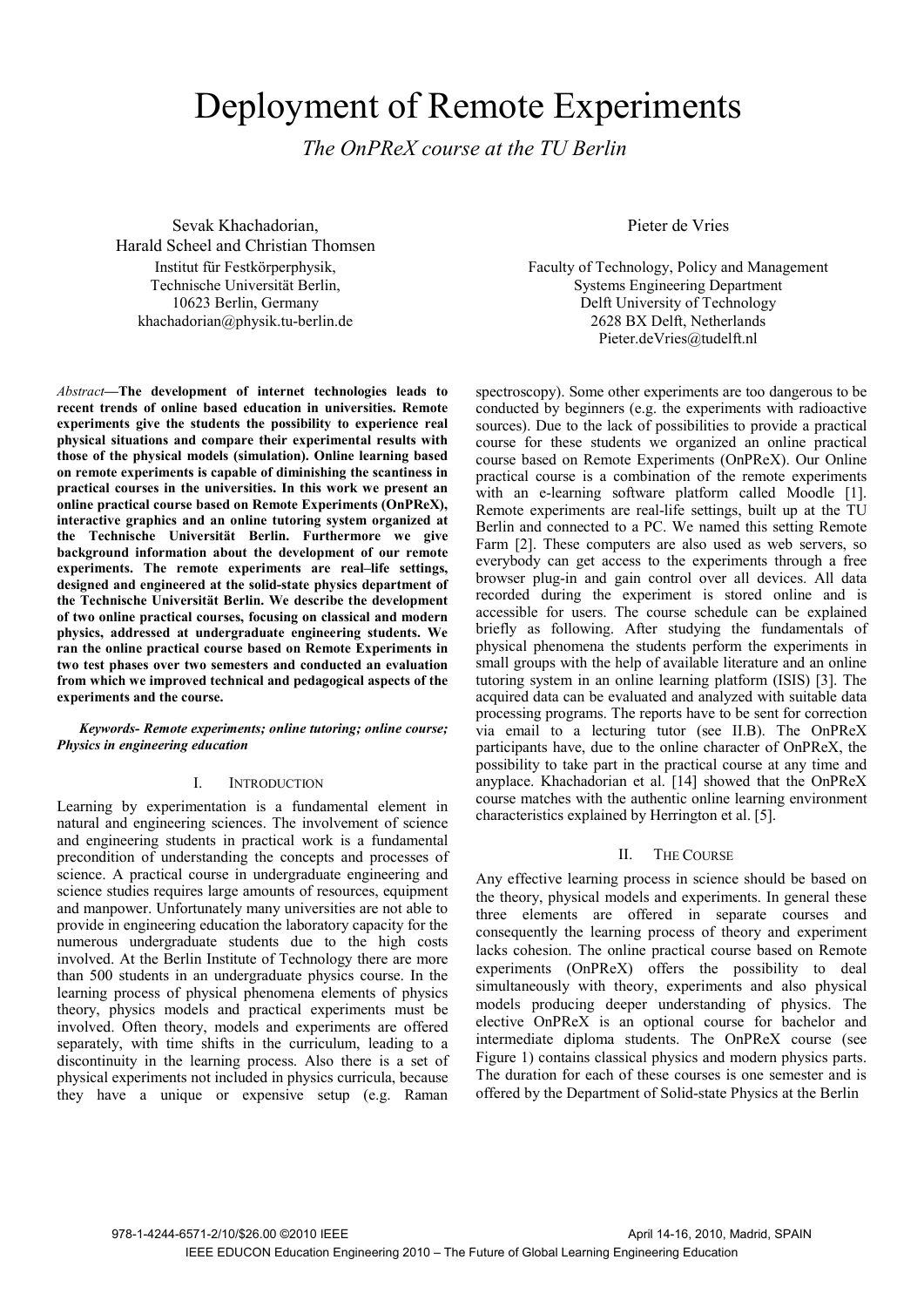

Figure 1. The four steps in OnPReX-course work flow are learning the theoretical background of experiments by information system for instructors and students (ISIS), conducting experiments via the web page of Remote Farm, data analysis with assistance of tutors and other work groups, and finally presenting the results of the experiment in form of a report

Institute of Technology. The OnPReX-course was tested over a period of two semesters, and it has been operational for one year in a regular setting. The participants of this course, which are mostly undergraduate engineering students, work in groups of three. Each group conducts six remote experiments (via the Remote Farm [2]), analyzes the data obtained from experiments and writes six reports. Additionally every participant must take an oral exam to get the three ECTS (European Credit Transfer System) points. These courses are a challenge in the organizational and managerial sense. We offer the engineering students the opportunity to work at the same time with the physical phenomena through self managed learning and by means of theory, physical models (simulation) and experiments (remote experiments), whereby similarities and differences between the theory, the simulated model and the experiment can be studied. This leads to a better understanding of a given physical phenomenon through the analysis from various perspectives. The participants of OnPReX gain the following skills and abilities, which are qualified as the general goals:

- Learning of the fundamental physical phenomena by experiments and simulations.
- Learn to deal with remote-controlled experiments and with practice-related problems during the experiment.
- Learn to deal with text-editing and data processing programs.
- Improving the skills related to the IT communications and online competence and their integration in team working.

In Section V we show by means of an evaluation if the general goals of OnPReX are achieved.

To manage the OnPReX-course we needed two tutor teams: the technical support team and the teaching tutor team:



Figure 2. Information System for Instructors and Students (ISIS)-learning platform of OnPReX classical on the web page of TU Berlin. In OnPReX classical platform field showed with 1 to 6 are the list of participants, the general platform to the chats, forums and the wikis(1), general information about the course, the list of the participants groups, some organizational information and a forum and a chat room for the whole course (2), the field dedicated to first experiment explained in III.A.a) (3), the field for the coming appointments and latest news (4), latest activities field (5) and the course calendar (6).

# *A. Technical tutors team (Remote Farm):*

The tutors of this team design build and program the experiment. The maintenance of existing experiments and debugging the technical problems are part of their duties. This team consists of three tutors and two of them deal with the programming and the electrical part of experiments and one of them deal with designing and building the mechanical setup of the experiments. This team is responsible for the activities in the Remote Farm and work under supervision of a team leader.

## *B. Teaching tutors team (ISIS platform):*

This team consists of three tutors. Every tutor is responsible for two of the remote experiments. The teaching tutors provide support to the OnPReX participants, understand the theoretical background of the experiments, analyze the data, and write the reports. They also correct the reports and consult the students to solve the problems. These tutors must answer the student's questions in the forum regularly. This team works under supervision of the course instructor. The teaching tutors work in the ISIS environment.

#### III. THE COURSE CYCLE

The course cycle of OnPReX, as shown in Figure 1, contains four sections or four steps that the participants need to go through. The sections represent different learning activities: the first step focused on the theoretical background of the experiments using the Moodle [1] learning environment. Steo two is conducting experiments in the Remote Farm [2] via the Internet. Step three is the analysis of the obtained data in cooperation with the other group members and the tutors and step four is writing the scientific reports with the help of the tutors. We explain these processes below.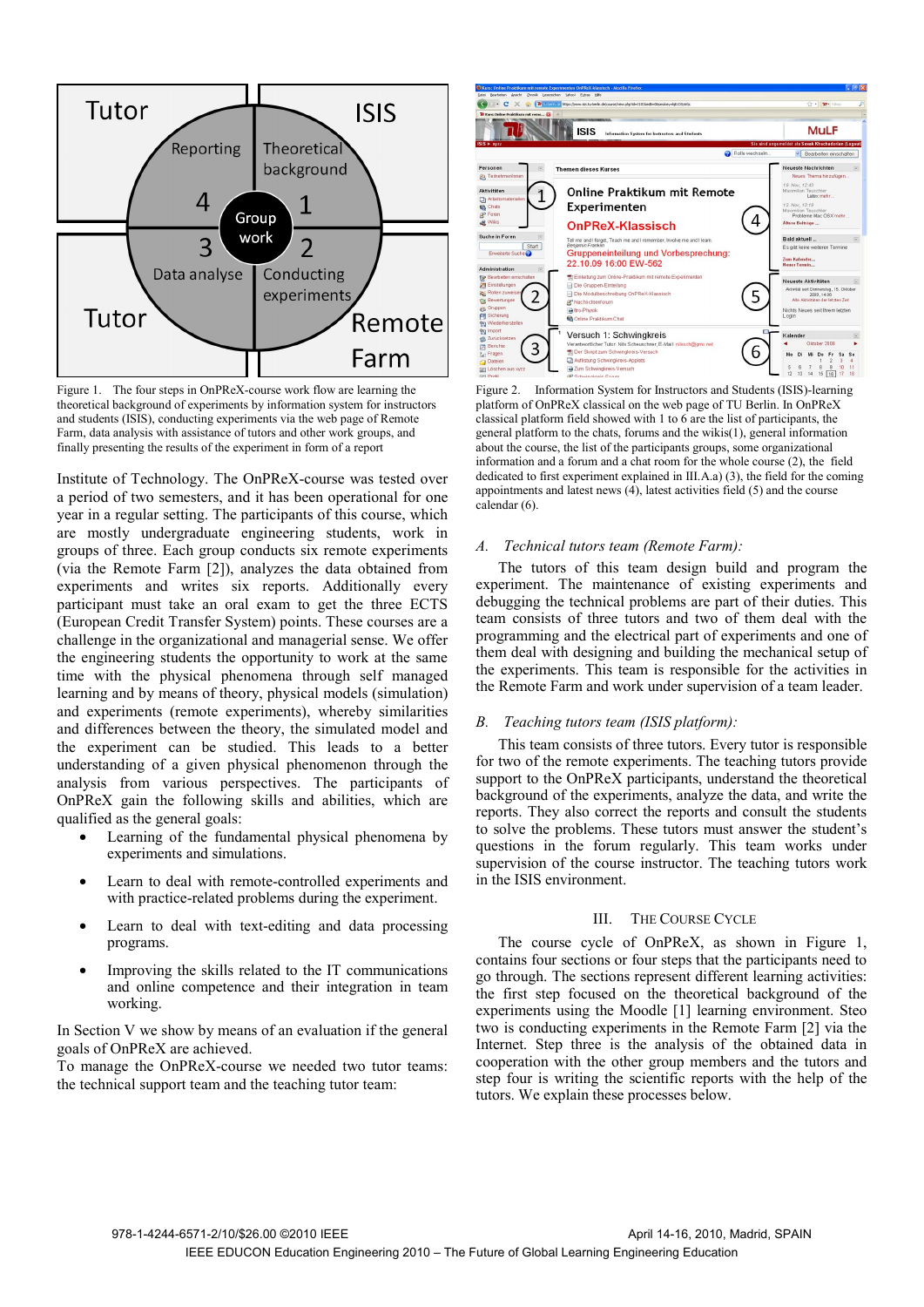

Figure 3. The simulation of a parallel plate capacitor taken from [4]

## *A. Learning the theory: Step 1 in the course cycle*

A well organized online course requires an efficient learning management system (LMS). We chose Moodle as our Virtual Learning Environment. The educational roots of Moodle as a learning management system is the "social constructionist pedagogy" [1]. Moodle is designed to help teachers create online courses with opportunities for improved interaction between students and tutors. The advantage of Moodle is that it is very flexible and can easily be deployed to thousands of students. Many institutions use it as their platform to conduct full online courses. Moodle offers series of activity modules such as announcements, course contents, documents, groups, project calendar, forums, wikis, databases to build richly collaborative communities of learning around their subject matter (in the social constructionist tradition). In Berlin we use a modified version of Moodle, called ISIS (Information System for Instructors and Students). The ISIS platform offers for each course an environment, where the whole course organized. We use two separate Moodle (ISIS) course environments, one for OnPReX classical and one for OnPReX modern. The ISIS environment in general on one hand due to its functionalities such as forums, wiki's and chat and on the other hand the various learning resources offer an efficient learning platform for the participants. The first step in the OnPReX course cycle is learning the theoretical background of remote experiments (see Figure 1). In Figure 2 we show the web page of ISIS for the OnPReX-modern physics. Each course management environment was divided into six parts. Every part, leading to a remote experiment contains the following learning resources and functionalities:

#### *a) Learning resources:*

The learning resources are listed for each remote experiment separately in the ISIS platform (see Figure 2). This includes the following elements.

Script: a script contains the theoretical background of the experiment, the experimental setup, a guideline to conduct the experiment and the experimental tasks to be done. These scripts are an initial help for students

parallel-plate capacitor



Figure 4. Front-panel of the Remote Experiment "parallel-plate capacitor". The graph shows the discharge curve of the capacitor for a given platedistance.

and should facilitate the process of conducting experiments, data analyzing, and reporting.

- Simulation: Simulations of the remote experiment produce the same physical quantities for measurements as in real experiments. The theory, demonstration of similarities and differences between simulation and the experiment results in better understanding of the physics behind the experiments [11]. In Figure 3 we show a simulation related to discharging and charging behavior of a parallel plate capacitor [4]. The association of this simulation with the parallel plate capacitor remote experiment offered in the Remote Farm helps to understand the similarities and differences between simulation and real experiments.
- Remote experiment: The link from ISIS to the remote experiment. The remote experiment is the central point of the OnPReX. The course participants run the remote experiments through the web page of Remote Farm [2], which will be explained in Section III.B and IV.

## *b) Functionalities:*

As shown in Figure 2 the ISIS platform of OnPReX classical [3] has some functionalities listed below.

- Forum: Each experiment has a separate forum, where participants discuss the experiment, its theoretical background and the experimental issues and problems. The questions and the comments can be edited and categorized every semester. The result of discussions can be also added to the wiki.
- Wiki: Every Experiment has a wiki page. This gives the participants the possibility to create and edit the contents and their gained know-how related to the experiment. With this functionality we aimed to provide the opportunity for participants to have a role not only as an user of learning resources but also as a content provider (a characteristic of the authentic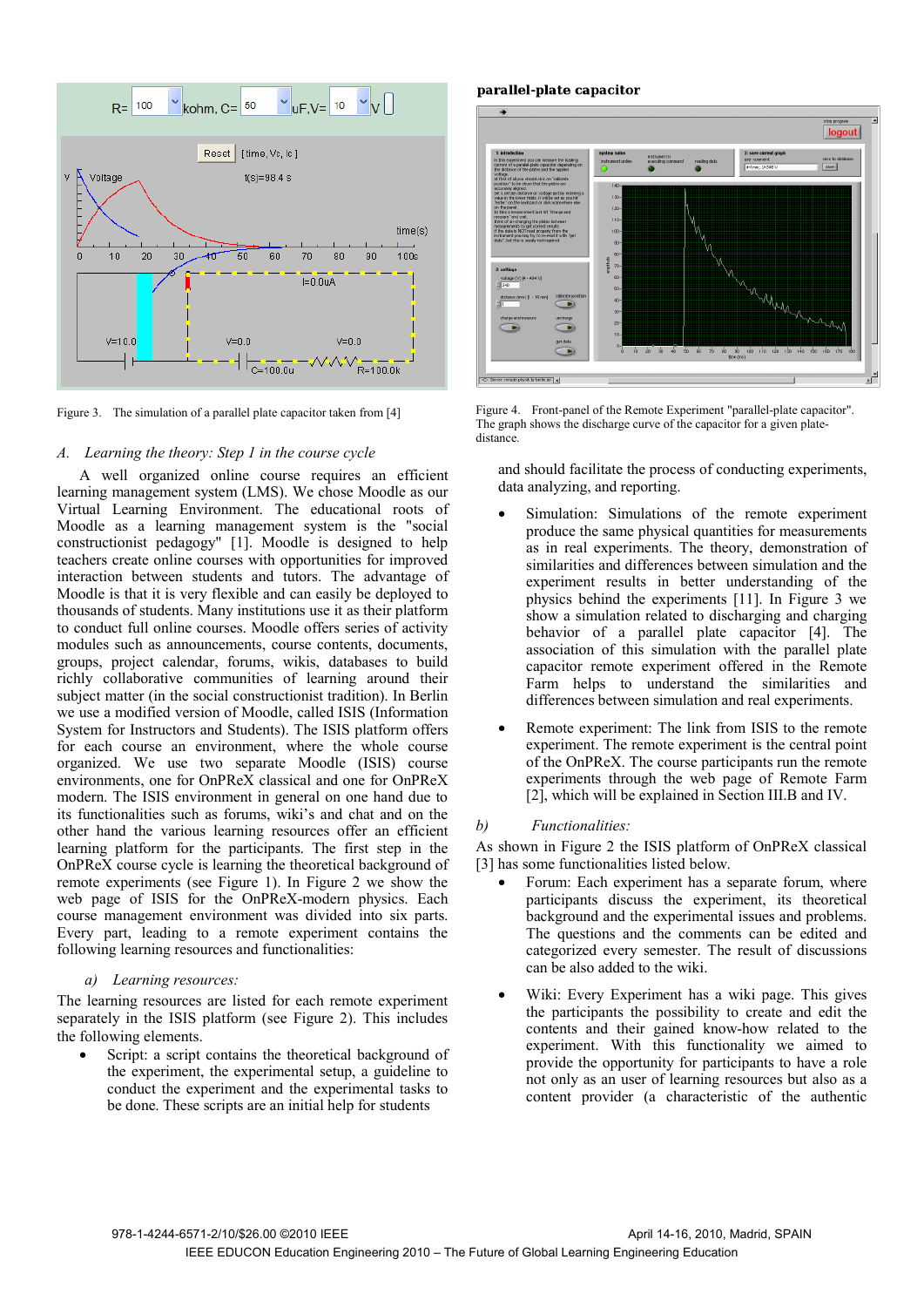learning environment [5]). These wikis should emerge as collections of learning resources and simulations and information about the theoretical background of experiments. The teaching tutors mentioned in Section II.B moderate the formation of the wikis in terms of categorization and sorting and also the editing of the contents provided by the students.

• Chat: Each experiment field has a chat room, where the student can chat about the experiments. We added this functionality to the ISIS page and motivated the students to use it and find out if this functionality is convenient for use in OnPReX. The evaluation of the course shows (see Section V) that this functionality is not used often by the participants. The participants of the course prefer to communicate via email, the forum or chat using other instant messaging services like Skype, Yahoo Messenger, etc.

# *B. Conducting experiments via Remote Farm: Step 2 in the course cycle*

The second step in the course-cycle (see Figure 1) is conducting the experiments. The students use their webbrowser (i.e. Firefox or Internet Explorer) to perform the experiments. The experiments of the Remote-Farm are reallife setups hosted at the TU Berlin. All variables can be manipulated via the server controlling the setup, which is realized by digital to analog converters, relays, stepping motors etc. For most of the experiments we also offer a video stream over the Internet to view the changes in the setup online. In Section IV we give a more detailed introduction to the implementation of our remote experiments. The control of the experiments, web-server and the browser plug-in are provided by a software called "LabView" [6] (by National Instruments). The plug-in is freely available over the Internet and is compatible with common operating systems (Windows, Mac and Linux) and browsers. So far the Remote-Farm offers 12 experiments with two additional setups in the constructionphase. One of the recently developed setups is the parallelplate capacitor. In this experiment the students can study the discharging behavior of a capacitor with variable plate distance. Figure 4 shows the control-panel of this remote experiment. The setup of the experiment (shown in Figure 5) consists of two circular shaped aluminum plates with a diameter of 20 cm. The plates can be charged by applying voltages between 4 and 400 V. The capacity can be varied by changing the distance between the plates in a range of 1-16 mm. The students have to record discharging current curves, in order to determine the capacity for the given distance. The results can be compared to the theory studied in the first step of the course cycle or to related applets available on the Internet.

# *C. Data analysis: Step 3 in the course cycle*

The ability of acquiring real experimental data is one of the many advantages of remote experiments. The ability to collect, analyze, and interpret data are the core-skills for scientists and engineers. Moreover, the engineers must learn to form and



Figure 5. Photo of the parallel-plate capacitor. The circular plates are visible in the center of the image.

support conclusions and make order of magnitude, judgment and use measurement unit systems and conversions. This is important when reviewing experimental results and others work. Analyzing and representing the experimental results are one of the key skills taught in this course (see the OnPReX general goals in Section I). The measurement data must be evaluated and analyzed with the suitable data processing programs. The experimental data from the remote experiments are afflicted with experimental errors. The calculation of these errors, identifying unsuccessful outcomes due to faulty equipment, construction, process or designs are also skills that the students learn through OnPReX. To make the learning of "data analyzing basics" for OnPReX-participants easier we prepared an introductory script where the basics of data analysis and some data analyzing software products are introduced (see Section III.A.a)). As shown in Figure 1 (fourth step in the course cycle) we support the learning of data analyzing skills by online tutoring. As pointed out in Section II.B the teaching tutor team supports the OnPReX participants to solve the problems due to the data analyses. The OnPReXparticipants exchange information and know-how among each other and also with the tutors via email, forum, chat and the wiki. The communication of the tutors and the students becomes easier through the ISIS Platform.

# *D. Reporting: Step 4 in the course cycle*

The main purpose of writing scientific reports at universities is to communicate the results of experiments. The process of writing a scientific report also includes valuable practice in articulating the theoretical and empirical basis of a particular experiment, and the significance of the interpretation of results. With this training the undergraduate students are well prepared to produce reports for postgraduate studies and communicating their findings to the scientific/technical world. In an introductory script we give a general idea of the sections of scientific reports. The rest of this skill can be learned in the form of learning by doing with the assistance of tutors (teaching tutor team Section II.B).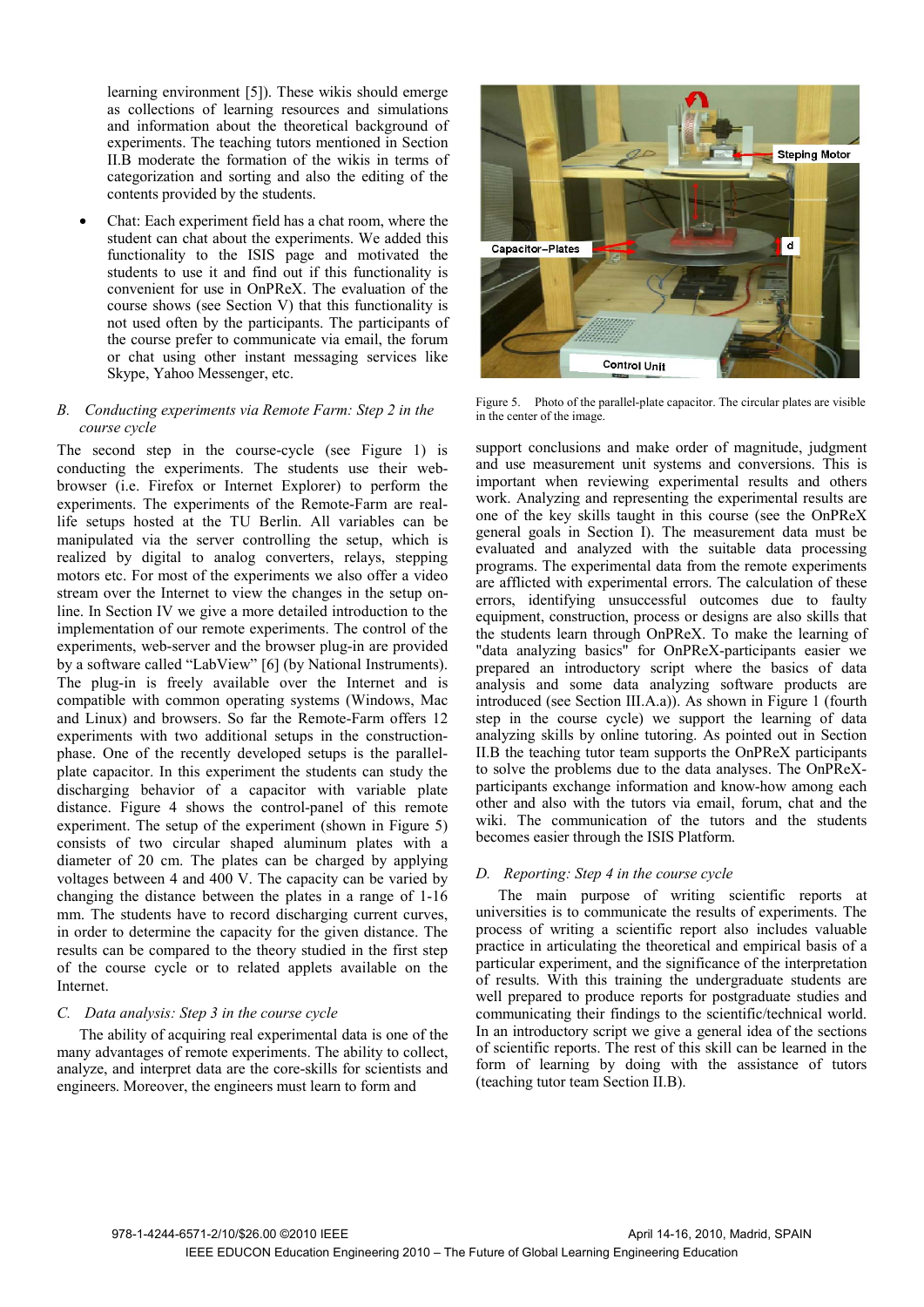# IV. TECHNICAL DETAILS ON REMOTE-EXPERIMENTS

Our remote experiments are controlled with commercial software called LabView [6]. We currently use the version 8.20, which is not the newest version available. All devices manipulating parameters in our experiments are not directly connected to the server. For safety reasons we installed an additional microprocessor-board for each setup, which checks all critical parameters and is such able to prevent the setup from being damaged. The collection of data is in some cases performed by these micro-controller boards (connected to the server via RS 232), in other cases we use commercial meters controlled over RS232 or similar industrial standard interfaces. Examples for these meters are voltage, current, Geiger-Müller counter or charged coupled devices (CCD). A very important part of remote experiments is the ability to observe the experiment on live-pictures. To actually see the changes being made is one key learning experience. On the other hand, the live-pictures are the most important proof for the existence of real experiments. Most of the effects that can be studied with our experiments could be simulated by applets. We spent a considerable amount of time on the installation of a reliable video-system. After initial experiments with USB web-cams and software streaming solutions, we switched to commercial surveillance systems. The "AXIS 241Q Video Server" is a 4-channel video server providing Motion JPEG and MPEG-4 streams. It also provides JPEG still-images which we include in some of our LabView [6] front-panels, shown in Figure (control panel).

# V. COURSE EVALUATION

The practical course with remote experiments is a relatively new type of course, which still needs improvement. There is proof that student evaluations are good indicators of effective teaching (see, [7] and [8]). The process of (a) gathering information about the impact of learning and of teaching practice on student learning, (b) analyzing and interpreting this information, and (c) responding to and acting on the results, is valuable for several reasons [9]. We present the outcome of the evaluation for the 2008 to 2009 winter-semester. In this evaluation the questions are divided in two categories. In the first category we tried to find out if the general goals of OnPReX are achieved and in the second category of questions we tried to get responses from the participants in order to further develop and improve the OnPReX course. We used online evaluation software (Unizensus) to evaluate the OnPReX courses [13]. Unizensus is an evaluation-software, which has been used in the Berlin Institute of Technology (Faculty of science) over years. We present the major results of the evaluation in Table 1. 91% of the interviewees have not passed any physics practical course before and 63.5% had no experience with writing a report. This shows that the participants were beginners and were short on experience due to physics practical course. 81% and 55% of interviewees believe that the OnPReX helped to improve their text editing, and data processing skills, respectively. 73% of the participants believe that their online competence ameliorated through OnPReX. 64% of the participants believe that the skill

of dealing with remote experiments is "very important" for a future occupation as engineer. They believe that this skill has real world relevance. The fact that the remote experiments can be conducted at any time and any place is considered "very important" by 73% of the interviewees. Finally 82 % of the interviewees would recommend OnPReX to other students. From the results and the comments of the evaluation we also learned, that some of the remote experiments were unstable. The control panels of some other remote experiments were rated as user-unfriendly. On the basis of the feed back from the participants we developed some solutions and modifications e. g. reconfiguration of control-programs, exchange of live stream structure, designing more userfriendly control-panels for remote experiments. Remote experiments are advantageous especially where the experiment is dangerous for the experimenter. For example 37.5% of interviewees raise concerns over working directly with dangerous experiments such as radioactivity. 62.5% of interviewees prefer to work with the remote experiment over the real experiment since in the case of remote experiments no device-damage can be inflicted. We mentioned the OnPReX general goals before (Section I) and in the first category of questions listed in Table 1. We show that the general goals of OnPReX, namely the improvement of text editing skills, improvement of data processing skills and the learning of the standards of reporting are partly achieved. These results show that the OnPReX must further be developed to provide better conditions for the students improving their text editing (mean value: 2.7) and their data processing (mean value: 3) and reporting (mean value: 3) skills.

# VI. ONPREX AND LILA

Lila (Library of Labs) [10] is a project co-funded by the e**Conten**t*plus* program of the European Commission. The major goal of this project is the development of an integrated platform for remote experiments and virtual laboratories. Eight European universities are involved this project and three companies. The project partners share their remote experiments, virtual labs and the learning resources in the LiLa platform. The LiLa project aims to create a repository of remote and virtual laboratories and develop educational formats and supporting media to ease the use of the repository and guaranty smooth access by means of a retrieval and access control system. Any user with a Lila account can have access to the remote experiments in the Remote Farm and related resources. This platform provides an efficient framework for online collaboration between the users and the instructors of online courses in each partner university. Through the LiLa platform the users will be guided by the educational support system to use the database of learning content. By means of the integration of OnPReX resources in LiLa on one hand we will be able to offer the students a better and a more diverse collection of remote experiments, simulations and learning resources and also gain through the collaboration and cooperation with the other LiLa partners more technical and didactical know-how for further improvement of the OnPReX. In particular our benefits as instructors of OnPReX from the integration in LiLa will be to use the Lila platform as a central starting point for finding remote experiments and virtual labs